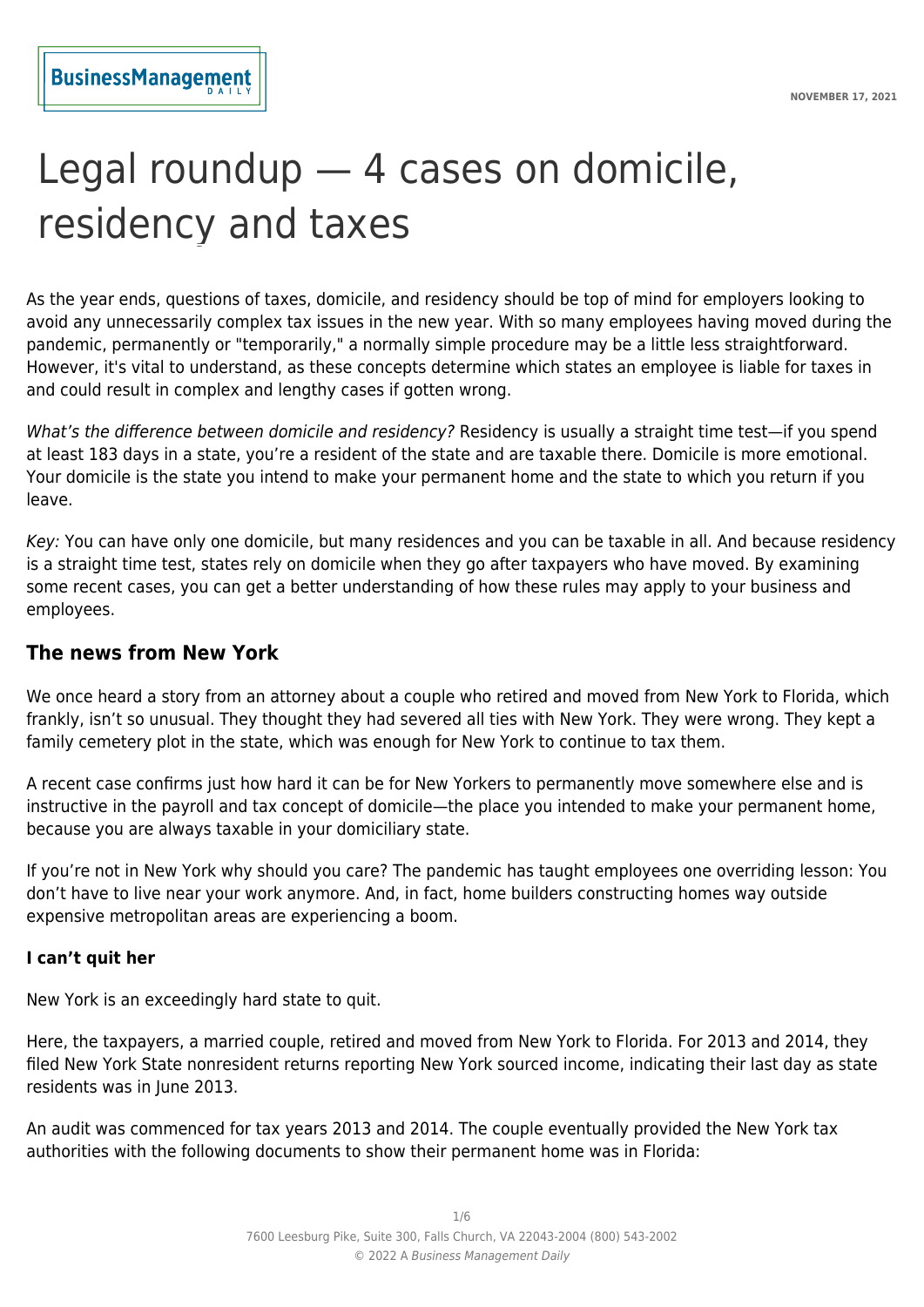- Charge card statements
- Florida drivers' licenses
- Florida utility bills
- A Florida homestead exemption application
- A warranty deed for their Florida property
- A chronological history of their residences
- A complete list of their medical doctors
- A list of all family members in New York and Florida.

Two kinks for the couple: While they listed their Florida address on the New York nonresident tax forms, they didn't list it as their permanent address. And they didn't sell their New York home until 2015.

| -<br>ハハゴハンしけい<br>P Bill                                                           |                                                                                                                                                                                                                                                  |
|-----------------------------------------------------------------------------------|--------------------------------------------------------------------------------------------------------------------------------------------------------------------------------------------------------------------------------------------------|
| Duthan                                                                            | OZEAN<br><b><i><u>Customers</u></i></b>                                                                                                                                                                                                          |
| Mobile<br>Tallahassen<br>Panama                                                   | 6.22<br>each                                                                                                                                                                                                                                     |
| Cityle<br>Pensa<br>cuta<br>Cape<br><b>St George</b><br><b>ICERTRALIS</b><br>Linds | Gainesville<br><b>Ucala</b><br><b>True ville</b><br>Cape Canaveral<br><b>Orlando</b><br>Melbourne<br>32<br>Tampa.<br>Fort Pierce<br>Grahif<br>St.Petersburg TiFlorida<br>Ahama L<br>West Paint<br>Harbor<br>Lake<br>Bradenton-<br>Beach<br>Abaco |
| 2567                                                                              | Disechobec<br>Sarasota<br>Fort Lauderdale<br>Fort Myers<br>Gove<br>EVERGLADES N.P.<br>Hollywood<br>Ha<br>Naples MIAMI<br>Mianii Beach<br><b>Line</b>                                                                                             |
| $\circ$<br>n                                                                      | Cotal Gables<br>Antros / Nass<br><b>Amorgs</b><br>Gape Sable<br><b>UNWTH</b><br>Key West<br>BAHA<br>Dry Tactoger                                                                                                                                 |
| o                                                                                 | <b>Matanza</b><br><b><i><u>Saqua</u></i></b><br><b>Graffiers</b>                                                                                                                                                                                 |

The auditor concluded the documentation was insufficient to prove the couple changed their domicile to Florida. Auditor: While the couple may have established some ties to Florida, their general habit of life indicated an equal commitment to both states. Further, the auditor tallied up the days spent in each state during 2014: 173 days in New York and 151 days in Florida.

Concluding the couple were still domiciled in New York, New York assessed the couple \$102, plus interest for 2013 and \$52,994, plus interest for 2014.

The couple disputed the assessment. An administrative law judge was unpersuaded by the material they presented and ruled for the state.

ALJ: Despite all the documentation, the couple hasn't presented clear and convincing evidence to show they gave up their New York domicile and acquired a domicile in Florida for 2014. While they did take actions aimed at establishing Florida as their domicile, including purchasing a home in Florida, acquiring Florida drivers' licenses and completing a Florida homestead exemption application, those formal declarations must be considered in conjunction with the informal acts showing an individual's general habit of life.

The case is [In the Matter of Boniface.](https://www.dta.ny.gov/pdf/determinations/829018.det.pdf)

## **Ready to reopen?**

This couple failed to convince the New York tax authority that their new domicile was Florida. Lucky for them, Florida doesn't have an income tax, because if it did, they would have been double taxed.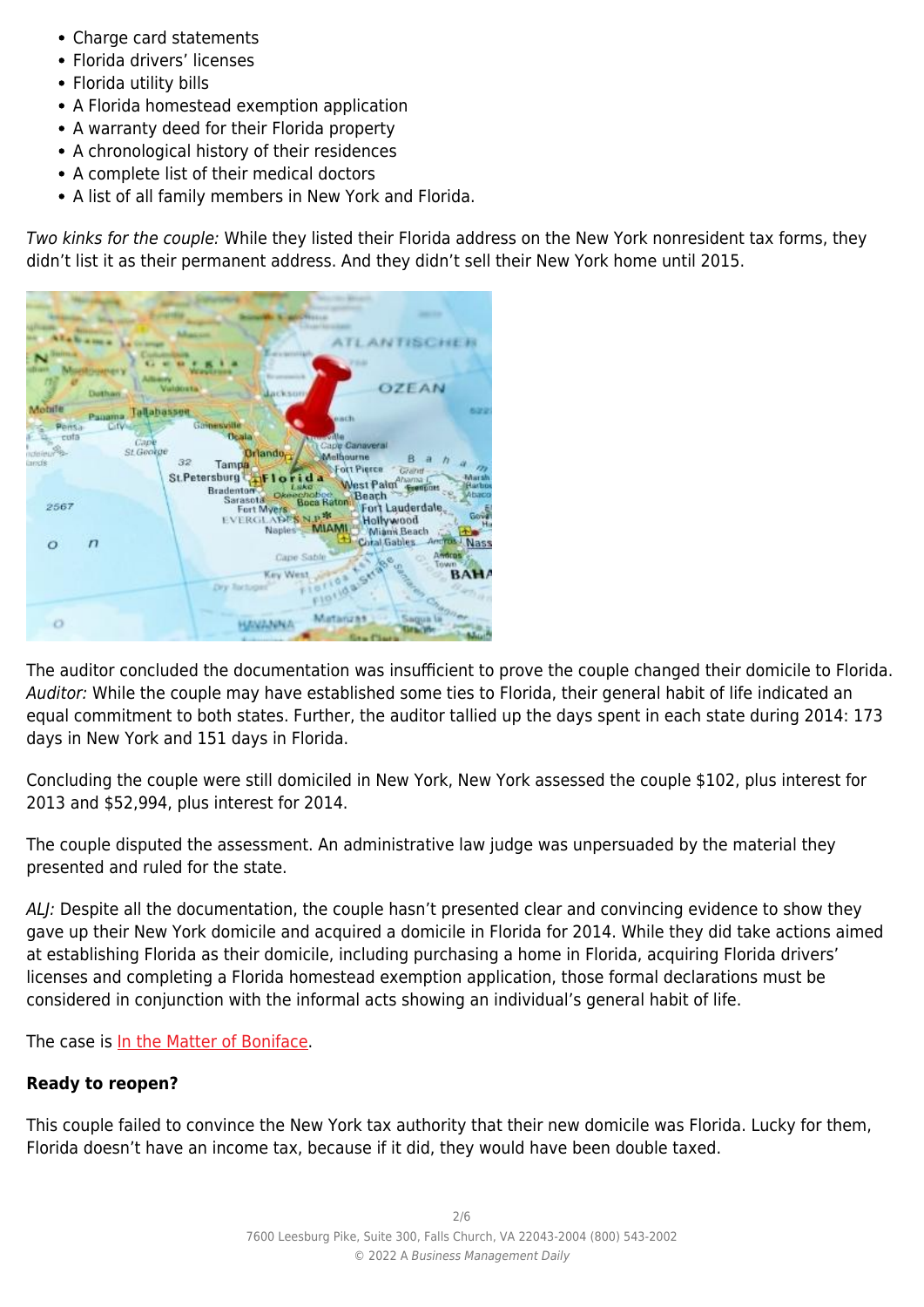As more businesses reopen, you may find yourself confronting the concept of domicile, especially if employees moved out-of-state to buy houses in the exurbs.

You should inquire whether employees moved to a new permanent home in a new state as part of the reboarding process. If they have, you must register as a withholding agent with their new state of residence and withhold and report that state's income taxes.

# **The dominion of the Dominion State**



New York isn't the only place we're reading about such difficulties. Both New York and Virginia are hubs for people who are domiciled in one state and work in another. Where employees are domiciled is a key payroll factor, since employees are always taxable in their domiciliary states. And if employees are working there, you must withhold those taxes.

In a recently issued private-letter ruling, the Virginia Tax Commission concluded a resident who moved out of state to take a new job, but who retained his Virginia driver's license and car registration, also retained his Virginia residency for tax assessment purposes.

The IRS alerted the state tax authorities that he understated his federal income for 2017. The State Tax Commission then also determined he understated his state tax liability. It issued an assessment for additional taxes and interest.

Straightforward enough, so far.

In responding to the tax assessment, the taxpayer claimed he wasn't liable for the taxes and interest because he was a resident of another state during 2017. To prove it, he presented the following:

- A lease
- HR records
- Health insurance information
- Bank statements
- A letter confirming his acquisition of a state highway pass
- Vehicle service records.

The state saw it differently. The taxpayer hadn't changed his domicile because his parents still lived in the state and he held onto his Virginia driver's license and car registration. Most damning of all, according to the state, he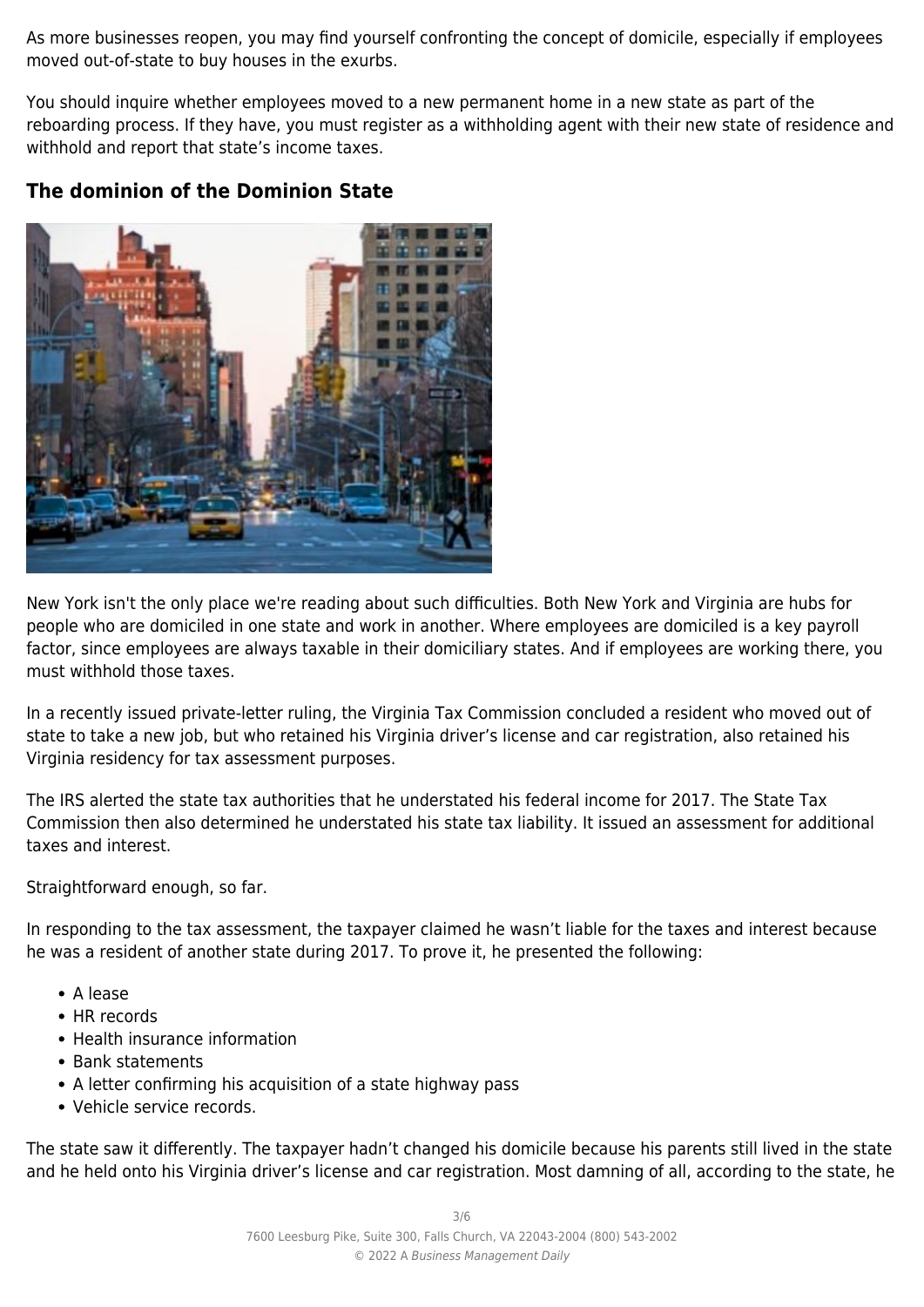filed a 2017 Virginia resident income tax return.

Tax Commission: No single factor determines whether individuals change their domicile. Even if the taxpayer intended to establish a domicile in a new state, the connections he retained to Virginia tend to show he didn't intend to abandon his Virginia domicile. In particular, he explained he retained his driver's license and car registration to make it easier for him to move back to Virginia should he not remain in his new job. This statement implies he hadn't yet fully formed an intent to change his domiciliary residence.

#### **A welter of payroll problems**

Let's say this taxpayer lived and worked in Virginia for a New Jersey employer and then transferred to a new position in a new state with the same employer. This employer would end up being required to withhold Virginia taxes because he's a domiciliary of Virginia and the other state's taxes because he's a resident of the other state.

What a mess, especially when you consider the following common occurrences:

- Kids often move away from their parents. If one factor in determining domicile is where your parents live, a lot of people are in trouble.
- It's also true that having moved into a new state, you can retain your old state's driver's license and car registration, at least until one or both expire.

So how do you assess whether an employee has demonstrated an intent to abandon one domiciliary state in favor of another?

Unfortunately, there's no authoritative way to do it. Back in the dim mists of antiquity, I moved for work, but kept my out-of-state driver's license and car registration for a while. No one in HR or Payroll ever asked whether moving into the state was intended to be permanent. It turns out it was, but there wasn't any way to know it at the time.

You will have certain documentation—the employee's address, banking information, state W-4 and Copy D of their W-2—and you should be able to rely on those documents until the state tells you otherwise.

## **Indiana—The Crossroads State**



The crossroads aren't a good place to live—too

many people coming and going.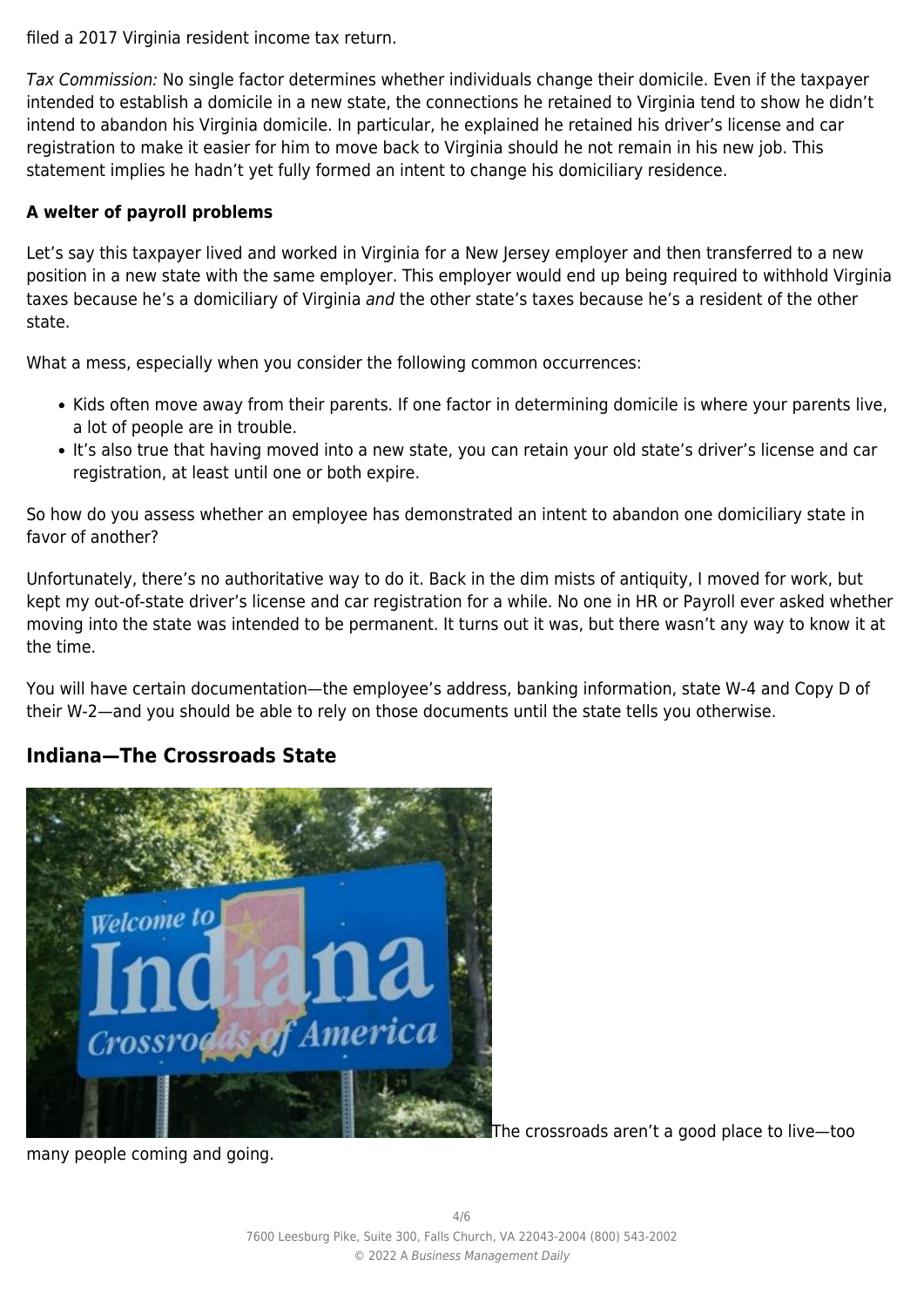A taxpayer moved from Indiana to Nevada in January 2019. She maintained her place of residence in Nevada throughout 2019 while training for her military deployment. She said her Indiana employer mistakenly listed her former Indiana residence as her permanent address through 2020.

She didn't file a 2019 Indiana tax return, after which the department of revenue snagged her by proposing a tax assessment for 2019. The taxpayer asserted she wasn't liable for the tax assessment because she left the state in 2019, no longer had a place of residence in the state, and didn't intend to return.

The state agreed she wasn't a resident of Indiana during 2019, since she didn't spend the minimum 183 days there. So it next turned to whether she continued to maintain her domicile in the state. The taxpayer presented the following documentation to prove she was a domiciliary of Nevada:

- A mortgage statement showing she purchased a home outside of Indiana in 2019
- Student loan documents
- Bank statements
- Utility bills
- Insurance policies
- A Nevada driver's license.

The department of revenue agreed her documentation was persuasive evidence of her change of domicile and granted her [protest](http://iac.iga.in.gov/iac/20210929-IR-045210412NRA.xml.pdf)**.**

## **Tax evasion in the District**



On the other hand, a taxpayer who claimed he was

only a part-year resident of the District of Columbia during 2011 and 2012, with the rest of his time spent in New Hampshire, wasn't able to convince the D.C. Office of Tax and Revenue, a trial court and an appellate court he changed his domicile to New Hampshire.

Working against his claim: a bitter soon-to-be ex-wife, who provided records, including bank records, to OTR showing D.C. was still his domicile during those years. OTR investigated further and matched New Hampshire hotel receipts with his debit card. Bottom line: He spent fewer than 100 days out of the District.

To back up his claims of part-year residency in D.C., the taxpayer presented spreadsheets showing the dates and addresses relating to the time he said he spent in New Hampshire. He also said a commercial tax prep program concluded he was a part-year resident.